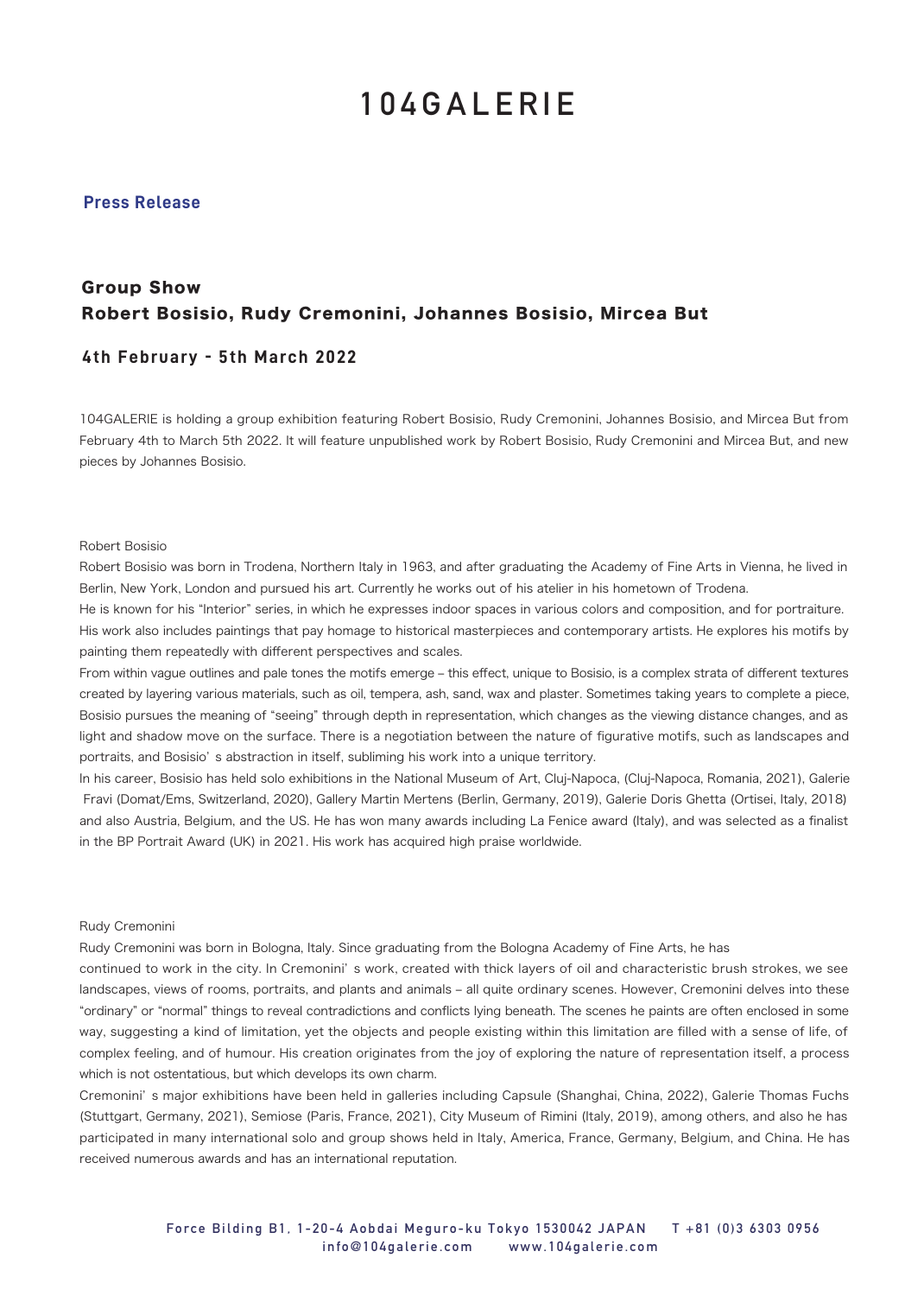## **104GALERIE**

#### Johannes Bosisio

Johannes Bosisio, born in Cavalese (Italy) in 1994, graduated from the Weissensee School of Art in Berlin in July 2020. Since then, the artist lives in London, where he is pursuing a master' s degree at the Royal College of Art and Design.

Johannes Bosisio' s work explores different forms of relationship between mankind and machine and the transgressions of dualism such as the separation of: figure and ground, body and mind, material and immaterial, organic and inorganic, animals and machines. He fuses binary forms in order to create hybrids. The combination created by the interaction between human and machine gives life to cyborgs, humans with boosted physical abilities that enter into symbiosis with their technological off-shoots which, like, prostheses, become extensions of their bodies. Influenced by the mechanical, repetitive sounds of electronic music and dystopic novels, like James Ballard' s Crash (1963), Bosisio investigates subjects such as consumerism, technology and machine fetishism with a hyperrealist style filled with graphic elements. In this exhibition, we are showing new work from the series "Shapeshifter" , which he has been working on for the past few years. Johannes Bosisio has exhibited his work in various solo and group shows in Germany, Italy, UK, Switzerland, and Belgium including Judith Andreae (Bonn, Germany, 2021) and Galeria Doris Ghetta (Ortisei, Italy, 2021).

#### Mircea But

Mircea But was born in 1991 in Baia Mare, Romania and graduated from the University of Art and Design in Cluj-Naopca. In 2014, he completed a year-long artist-in-residence at SPATUIU INTACT (Cluj-Napoca, Romania), and in the following year was based in Gallery Plan B (Berlin) as part of an Erasmus scholarship. While there he produced mainly abstract work. In 2017 he was a resident artist at Art Factory Gallery (Budapest, Hungary).

Attempting to explore different modes of expression, But has been working on figurative painting since 2018, and belongs to the "Cluj School" , a school of Romanian art from which many internationally famous artists have emerged. The exhibited pieces are based on landscapes in Potsdam and Berlin that he photographed while he lived in Germany. They have the form of landscapes, yet in them But examines an internal state of mind rather than a depiction of reality.

But' s major exhibitions have been held at the National Museum of Art, Cluj-Napoca, (Cluj-Napoca, Romania, 2021),

Viennacontemporary (Vienna, Austria, 2019), Art+Text Budapest Gallery (Budapest, Hungary, 2017) along with many other shows in France, Italy, Austria and Hungary.

## 【OUTLINE】

Robert Bosisio, Rudy Cremonini, Johannes Bosisio, Mircea But : Group Show 4th February - 5th March 2022 Closed on Sun. and Public Holidays Hours: 11:00 - 17:00 Venue:104GALERIE FORCE Bulding B1F, 1-20-4 Aobadai Meguro-ku Tokyo JAPAN